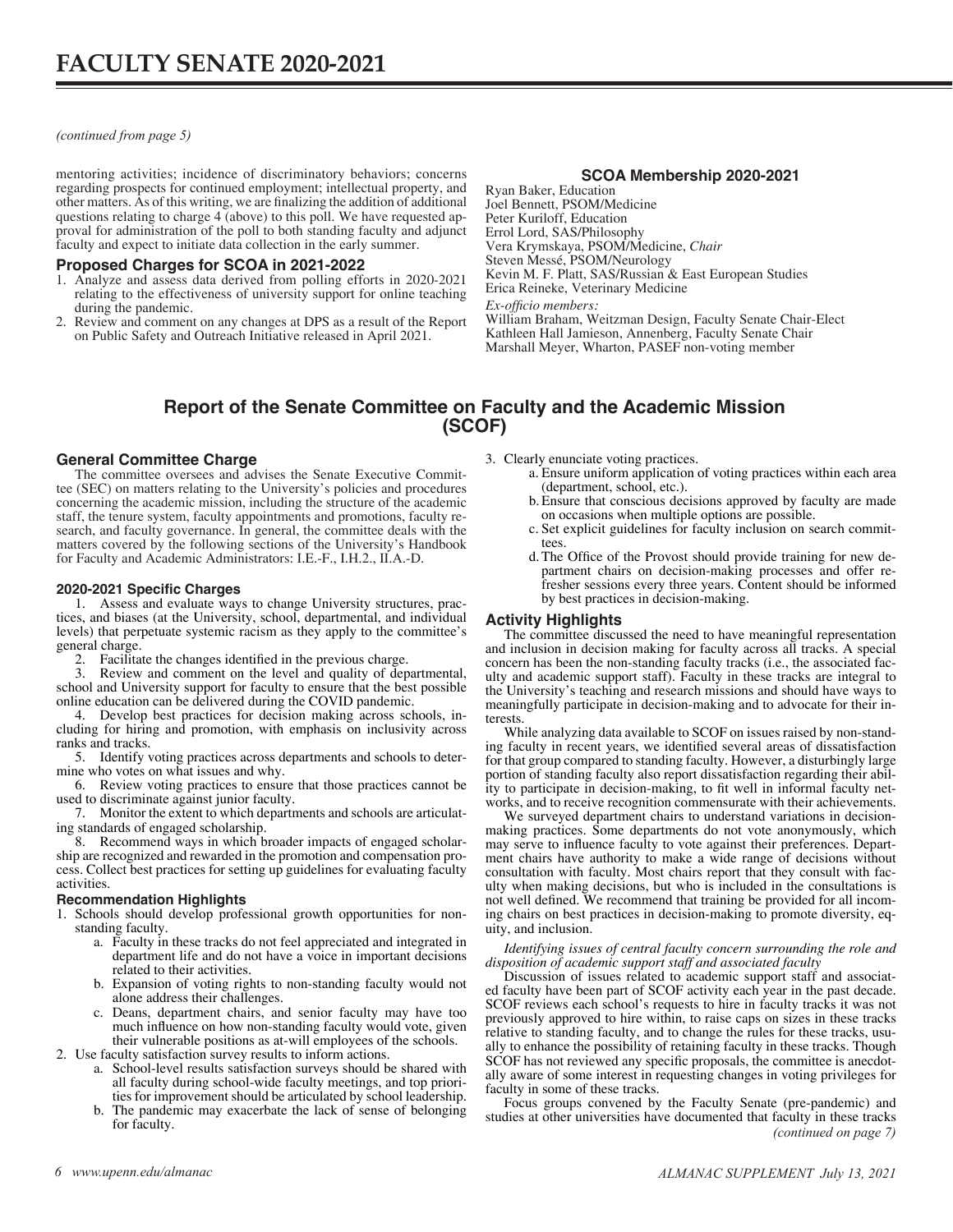#### <span id="page-1-0"></span>*[\(continued from page 6\)](#page-0-0)*

do not feel appreciated and integrated in department life and do not have a voice in important decisions related to their activities.

Given that across the University these tracks are growing in size and that faculty in these tracks are integral to the education and research missions of the University, we urge schools to develop and make openly accessible clear paths for professional growth for non-standing faculty. Each school should write explicit bylaws outlining the rights and responsibilities for all faculty, including the non-standing faculty. The Office of the Provost should keep these bylaws on file and accessible to members of the faculty.

Based on our survey of department chairs, SCOF members did not believe the expansion of voting rights to non-standing faculty would alone address their challenges. SCOF members voiced specific concerns that deans, department chairs, and senior faculty may have too much influence on how non-standing faculty would vote, given their vulnerable positions as at-will employees of the schools. In studies at other universities, teaching faculty often co-teach with tenure-track faculty. Questions remain as to the power dynamics in these co-teaching settings.

SCOF also reviewed results from the most recent faculty satisfaction survey completed in 2015. That survey included questions related to inclusion in decision-making and sense of belonging in, and recognition by, the department. The survey was administered to faculty in all Penn schools, to both standing and non-standing faculty. Results are dominated by the Perelman School of Medicine (PSOM), given its faculty size.

SCOF studied the responses for the following three statements:

a. I have a voice in the decision making that affects the direction of my department

b. I feel excluded from an informal network in my department

c. I have to work harder than some of my colleagues to be perceived as a legitimate scholar

Responses to the above three statements were indicated based on a 5-point scale (Strongly disagree, Disagree, Neither disagree or agree, Agree, Strongly agree), with larger value indicating higher satisfaction.

For statement (a), there is a large and significant difference between standing faculty (mean 3.63) and non-standing faculty (mean 3.15). Of the standing faculty, 62% said they agree or strongly agree with statement (a), compared to just 43% for the non-standing faculty. On questions (b) and (c), non-standing faculty again indicated lower satisfaction, but the absolute difference was smaller.

Respondents' top five reasons to consider leaving Penn were the same for standing faculty and non-standing faculty except for one. Standing faculty considered leaving Penn to have more time to do research while non-standing faculty were interested in improving prospects for tenure. This finding suggests that providing paths for promotion and career growth should be a top priority for schools that employ full-time nonstanding faculty.

SCOF members were struck by the large percentage of standing faculty who expressed low satisfaction on the above statements. For (a), 19.5% of faculty disagreed or strongly disagreed they have a voice in decisionmaking. For (b), 18% did not feel included in the informal network. For (c), 28% felt they have to work harder to get equal recognition.

The feeling of not being included in the informal network of the department is likely to worsen because of pandemic-enforced isolation, when established connections are likely to continue and strengthen outside of online faculty meetings but developing new connections would be harder. Deans and department chairs must develop explicit strategies for mitigating these problems.

#### *Gender and racial differences in inclusion, decision-making and recognition*

A concern was raised during a Senate Executive Committee (SEC) meeting that the gender and racial composition of non-standing faculty is different than that of standing faculty. If this is true, problems in this track would have a disproportionate impact on women and minorities.

The 2015 faculty satisfaction survey shows that there are more women in the non-standing faculty tracks  $(42\%)$  compared to standing faculty  $(32\%)$ .

In terms of race, there were slightly fewer white faculty in non-standing faculty tracks (74%) compared to standing faculty (77%).

In group comparisons for standing faculty across gender, race, and sexual orientation status, only Asian faculty as a group expressed lower satisfaction on their ability to contribute to decision-making (mean 3.43 versus 3.66, with non-Hispanic white faculty as the comparison group). The mean for Hispanic faculty is 3.77, greater than that for the non-Hispanic white group. The mean for non-Hispanic Black faculty is 3.59.

Feeling included in decision-making varies by rank, with mean satisfaction of 3.79 for full professors, 3.53 for associate professors, and 3.43 for assistant professors.

Black, Hispanic, and Asian faculty reported feeling less included in informal networks and having to work harder to gain recognition.

Inclusion in decision-making is most problematic for Asian faculty and for junior faculty.

SCOF urges the Provost, deans, and department chairs to use results from faculty satisfaction surveys to identify concerns and develop and publish actionable plans to address these concerns. We are particularly concerned that the ongoing pandemic may exacerbate the lack of sense of belonging for faculty. Schools should develop specific plans for improving their voting and decision-making practices. School-level results satisfaction surveys should be shared with all faculty during school-wide faculty meetings, and top priorities for improvement should be articulated by school leadership.

#### *Problematic voting and decision-making practices*

SCOF members reported anecdotally different practices for decisionmaking in their schools and departments. To get a better sense of the range of practices, SCOF requested that department chairs in all schools (approximately 100) complete a questionnaire. A total of 74 responses were received.

The results confirmed that there is remarkable variation across departmental practices. SCOF urges each school and department to outline their practices in their respective faculty handbooks to ensure that they are uniformly applied and that a conscious decision approved by faculty is made where multiple options are possible.

*(A) Anonymous voting*

Of all responding departments, 59% report using anonymous voting for important decisions such as hiring and promotion. Several report that results remain anonymous among other faculty but all voting information is available to the department chair. We are concerned about the large number of departments where voting is not anonymous. This practice puts a strain on junior faculty, who may not feel comfortable to vote their true preferences. Even for senior faculty members, these practices may stifle opinions and deliberation in decision-making.

With respect to hiring and promotion decisions, many departments do not record reasons for opposing a decision, some doing so in order to preserve anonymity. SCOF recommends that reasons for which faculty vote in opposition to the majority decision should be collected, anonymously and by a departmental non-faculty administrator, and provided to higher-level university committees, who will approve the decision. Reasons should be collected by an administrator and shared directly with the school-wide committees.

*(B) Search committee practices*

There is considerable variation in the factors that determine the composition of search committees. The most common factors indicated were: maximizing inclusion in decision-making; area fit with hiring priorities; ensuring representation of various constituencies; continuity with prior searches; and seniority.

In 58% of responding departments, search committee members record their independent opinions before the chair or advocate makes a case for or against a decision. Conversely, 20% of departments do not have such a practice. The remaining 22% use other approaches to decision-making.

Only two responding departments indicated that they use specially appointed "devil's advocates" whose role is to challenge search committee choices.

SCOF recommends that departments should set explicit guidelines for inclusion on search committees and record the frequency of faculty par-